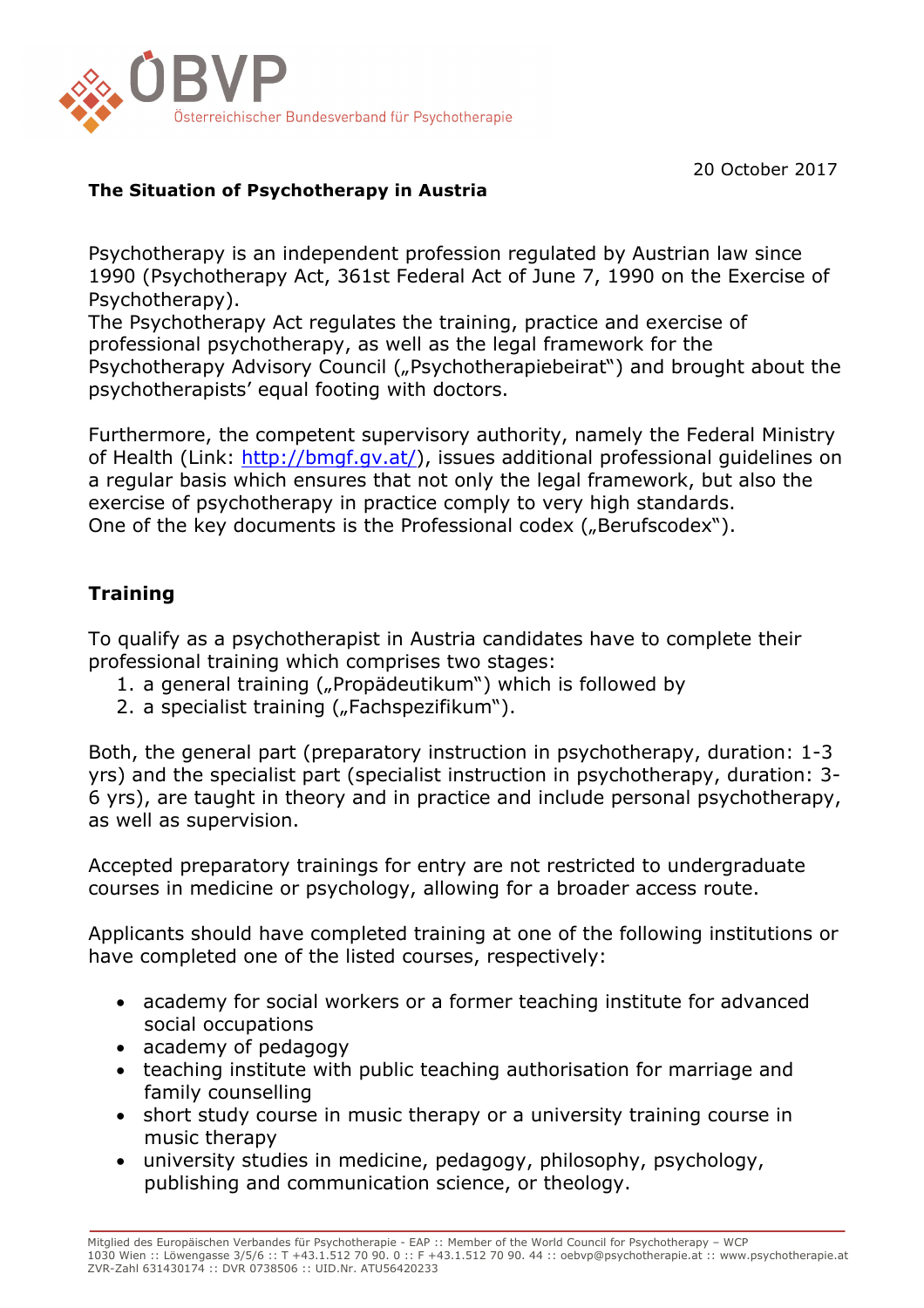In Austria psychotherapy training is by tradition mainly provided by private training organisations; i.e. associations, societies and institutes for psychotherapy, which have to seek accreditation by the Ministry of Health. Over the past decade tendencies to academicise psychotherapy training have intensified.

In total the Ministry of Health has accredited 18 training organisations to provide the general training and 39 to provide the specialised training.

The list can be accessed online: http://einrichtungen.ehealth.gv.at/

### **National Register**

In keeping with section 17 of the Psychotherapy Act the Federal Ministry of Health keeps a list of psychotherapists authorised to exercise psychotherapy in Austria: http://psychotherapie.ehealth.gv.at/

As of October 2017, there are currently approximately 9,100 accredited psychotherapists in Austria out of which a significant number does not actually practice their profession.

### **Accepted modalities**

At the moment there is a total of 23 accredited psychotherapy methods in Austria:

- 1. Analytical Psychology
- 2. Group Psychoanalysis
- 3. Individual Psychology
- 4. Psychoanalysis/Psychoanalytical Psychotherapy
- 5. Psychoanalyically oriented Psychotherapy
- 6. Autogenic Psychotherapy
- 7. Daseinsanalysis
- 8. Dynamic Group Psychotherapy
- 9. Hypnotherapy
- 10.Catathym-Imaginative Psychotherapy
- 11.Concentrative Movement Therapy
- 12.Transactional Analysis
- 13.Existential Analysis
- 14.Existential Analysis and Logotherapy
- 15.Gestalttheoretical Psychotherapy
- 16.Integrative Gestalttherapy
- 17.Integrative Therapy
- 18.Client-centred Psychotherapy
- 19.Person-centred Psychotherapy
- 20.Psychodrama
- 21.Neuro-linguistic Psychotherapy
- 22.Systemic Family Therapy
- 23.Behavioural Therapy

#### **Costs of psychotherapy sessions**

Fees for professional private psychotherapy are not regulated and vary enormously. Fully qualified psychotherapists tend to charge between  $\epsilon$  80,00 -  $\epsilon$  120,00 for a 50 minute session.